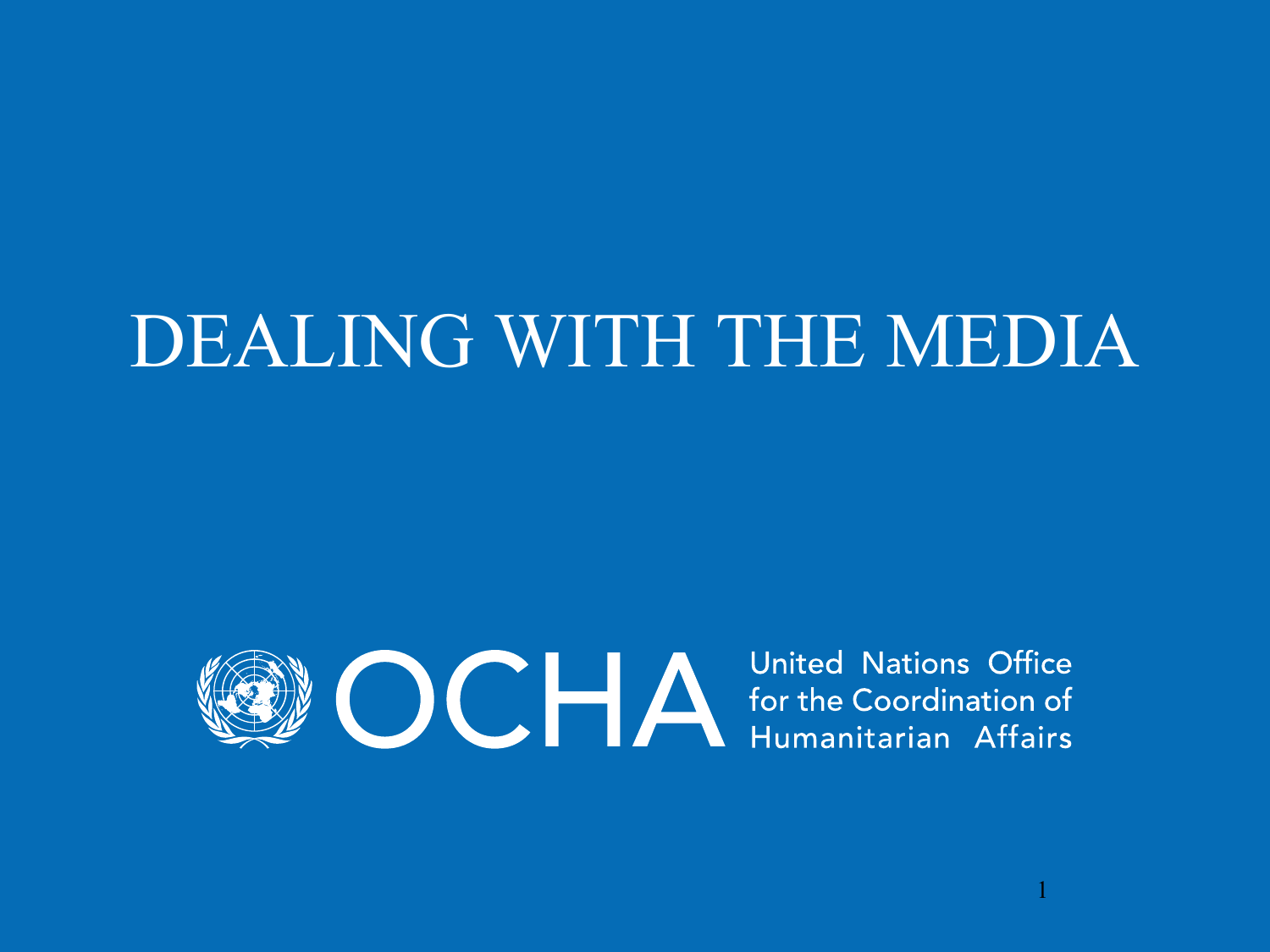# What information is the media looking for?

- Facts and figures to help clarify the situation
- A clear understanding of what has happened
- Things that have not been reported before
- High quality analysis
- Scandal or incompetence
- We need everything QUICKLY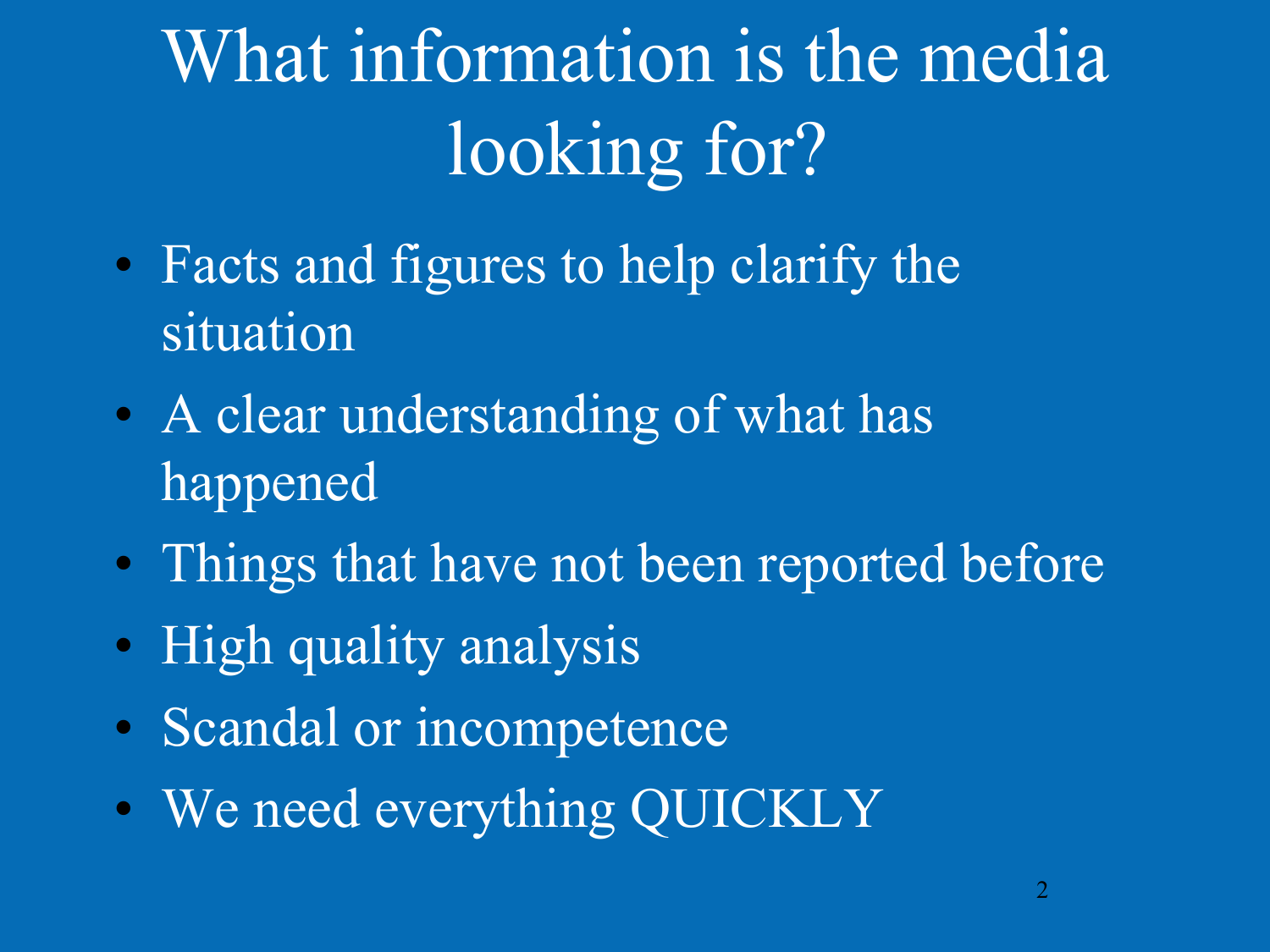# What information is the media looking for?

- Facts and figures to help clarify the situation
- A clear understanding of what has happened
- Things that have not been reported before
- High quality analysis
- Scandal or incompetence
- We need everything QUICKLY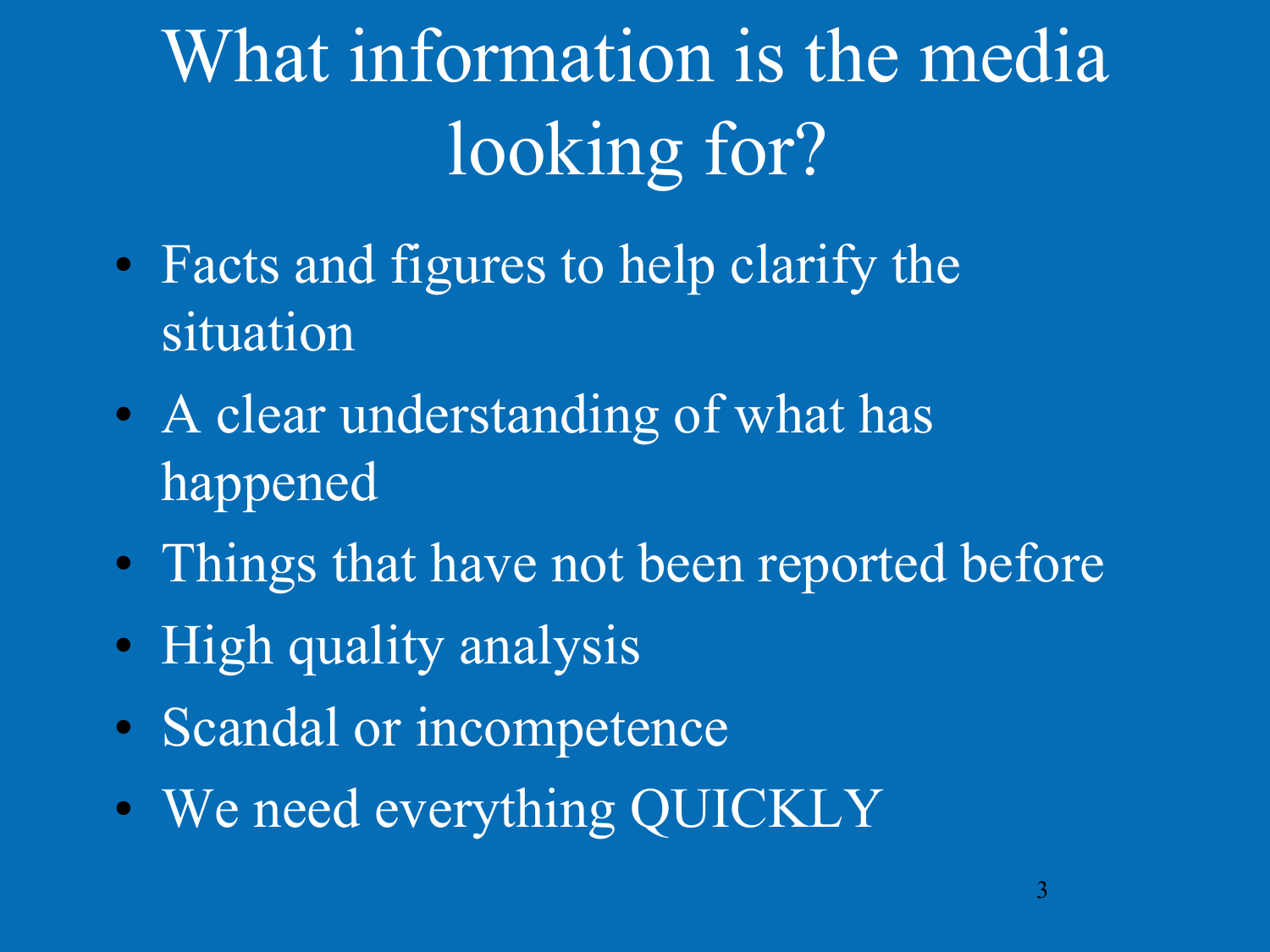## Media Policy

Who can speak to the media?

- RC/HC
- HoO/Team Leader
- Designated Spokespersons
- What can you say ?
	- Key Messages
	- Sitrep
	- Key Facts & Figures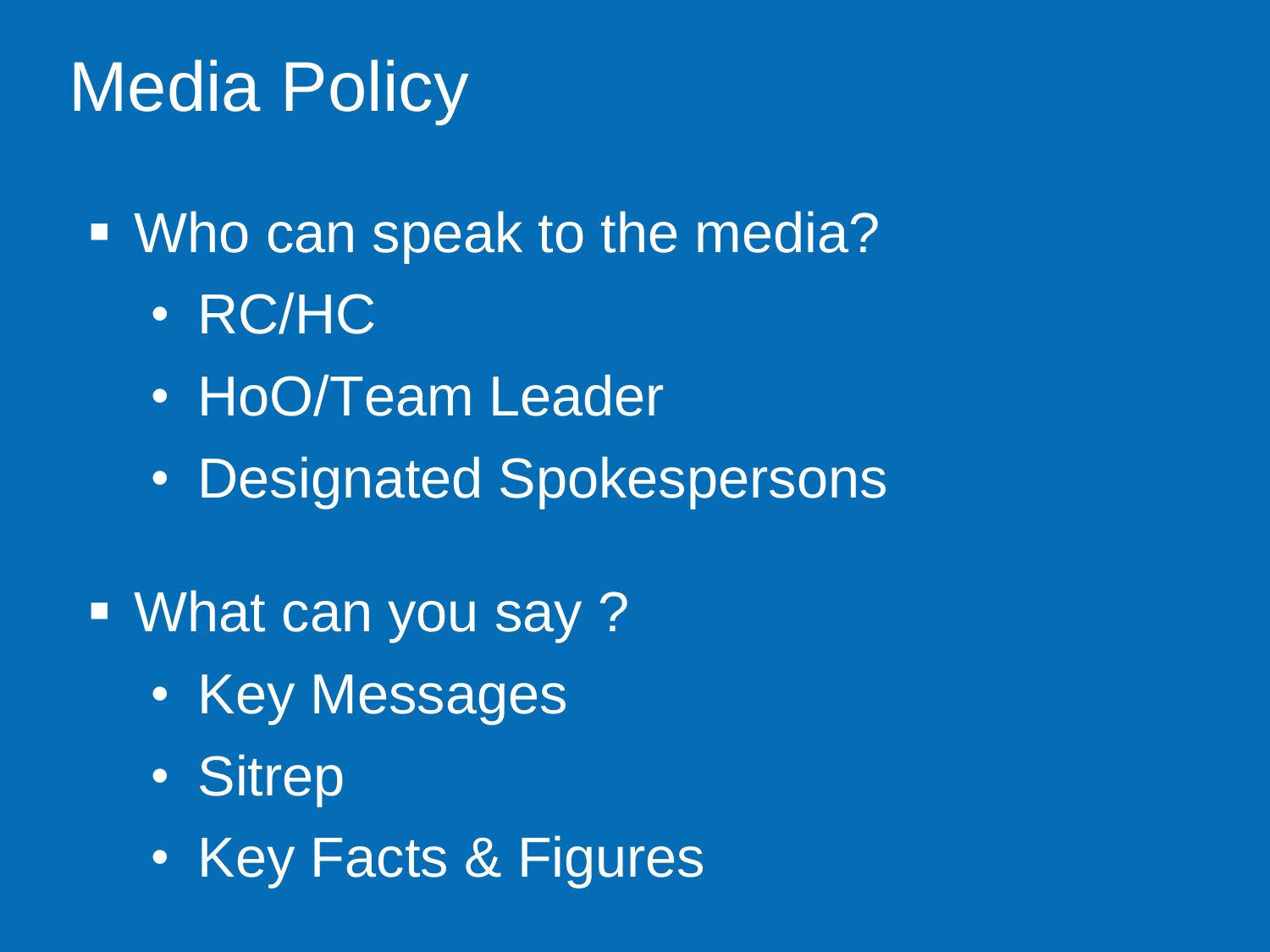## Media Policy

- **Speak only on operational /** humanitarian issues
- **Speak only within your area of** competence
- **Provide facts, not opinions or** comments
- **Verify information**
- **Seek guidance on sensitive** issues

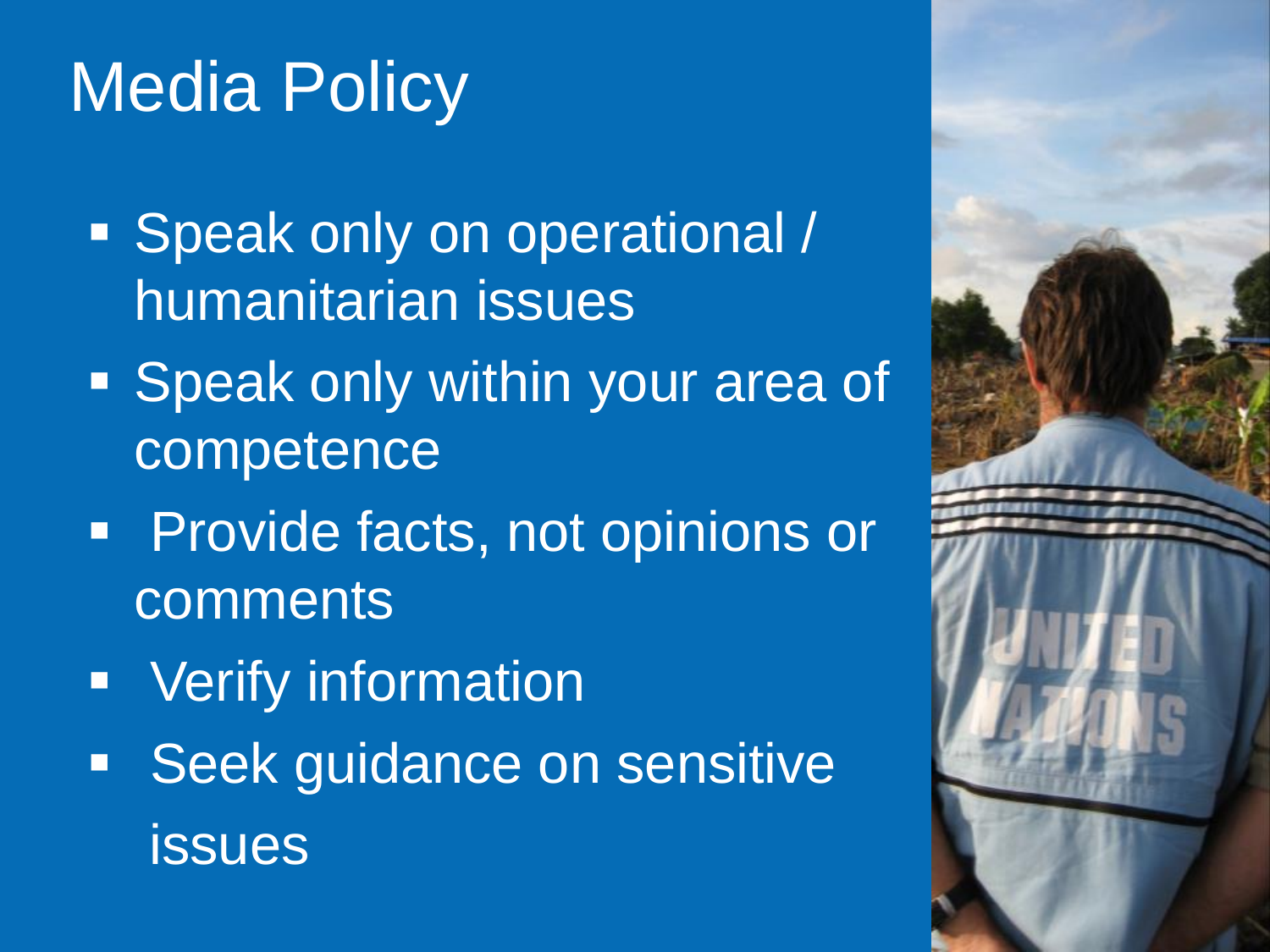#### Ground Rules

All UN officials should normally speak to journalists on the record

**-On the record: "everything I say can be** attributed to me by name"

**Not for attribution** (on background): "don't attribute this to me by name, but rather to a UN official"

**-On deep background: "use my ideas** but not my words; don't attribute to anyone"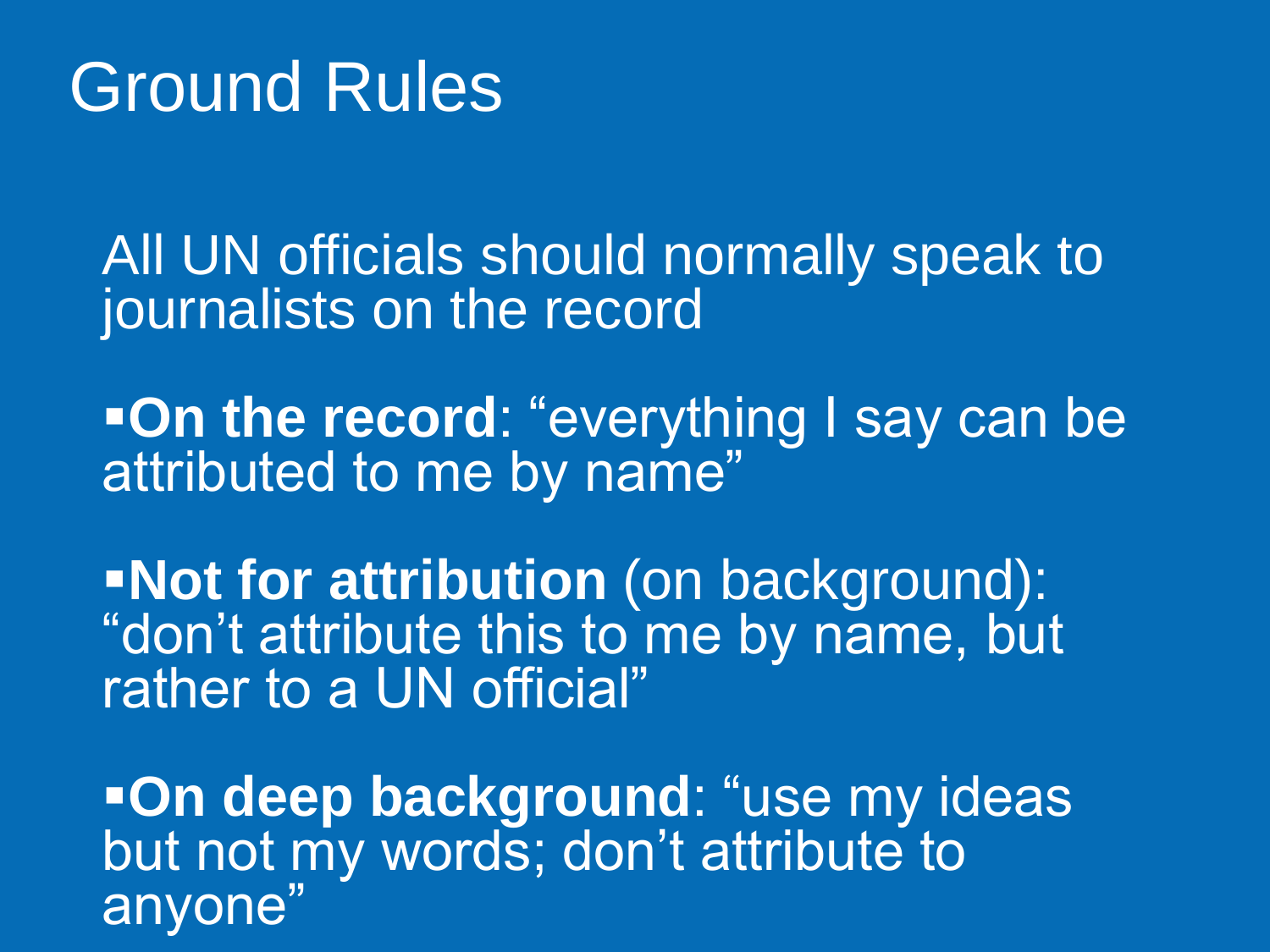### Interview Preparation

- **Find out what sort of interview and what** the questions will be
- **Are you the right person to speak?**
- Plan what you want to say
- **Have some 'anecdotes'**

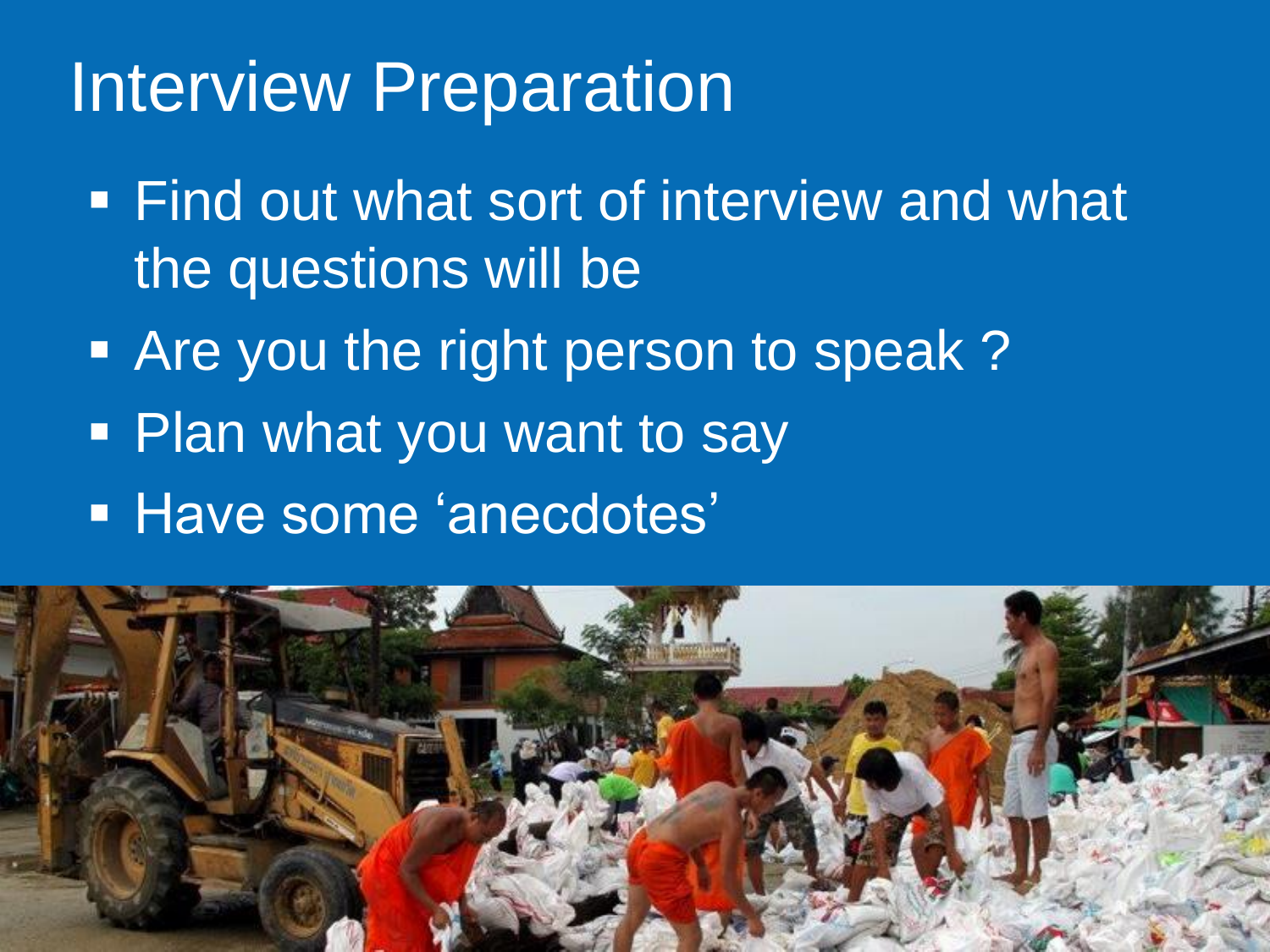## Interview Preparation

**Decide your Key Messages** • One simple message • 3 supporting points **Anticipate and rehearse**  difficult Q & As **Have examples of what has** been delivered / done

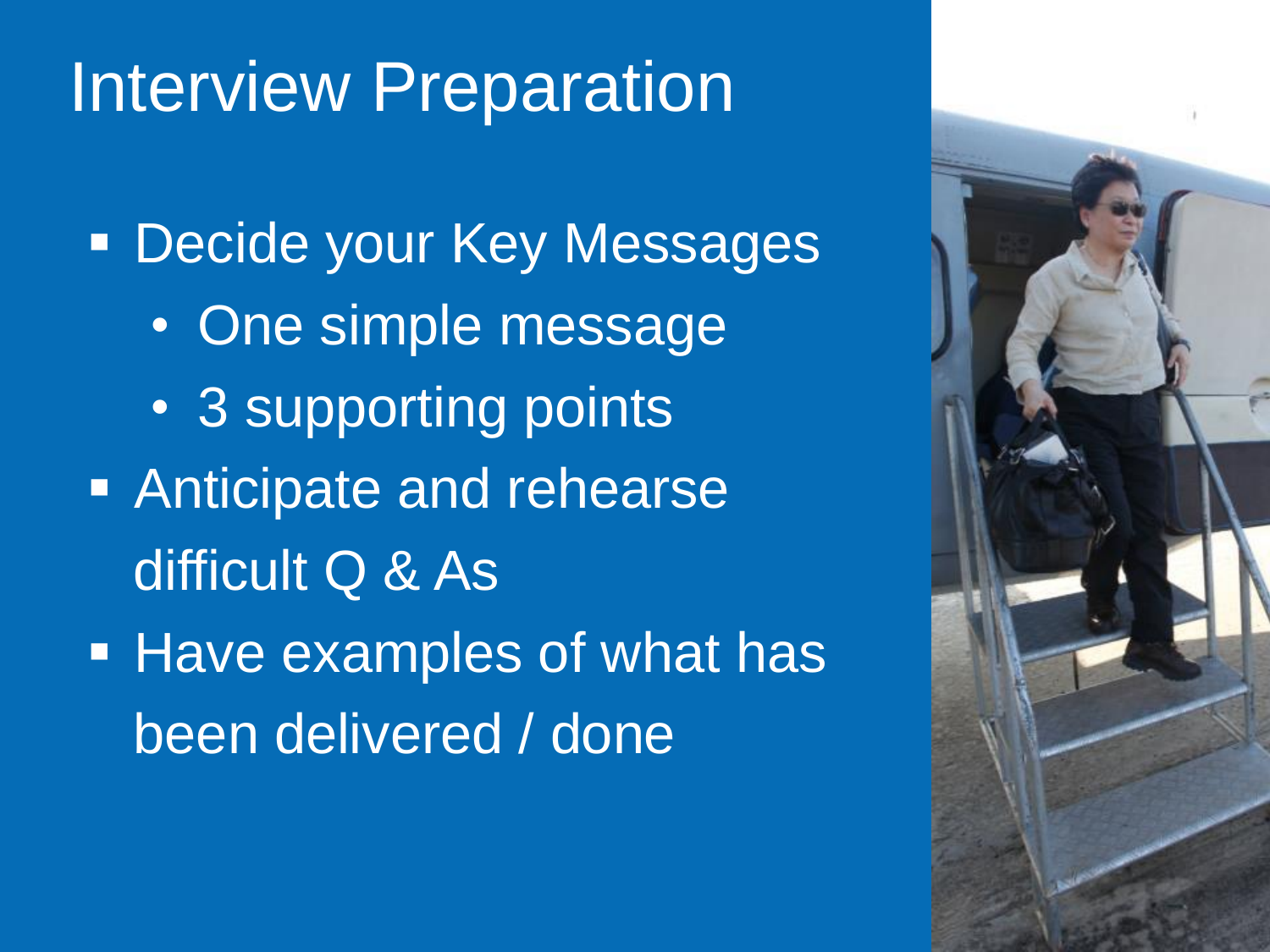## Bridging

**Address the question and then** immediately move to your message without giving the interviewer an opportunity to insert another question

ABC

- **Acknowledge/Answer**
- **Bridge**
- Communicate

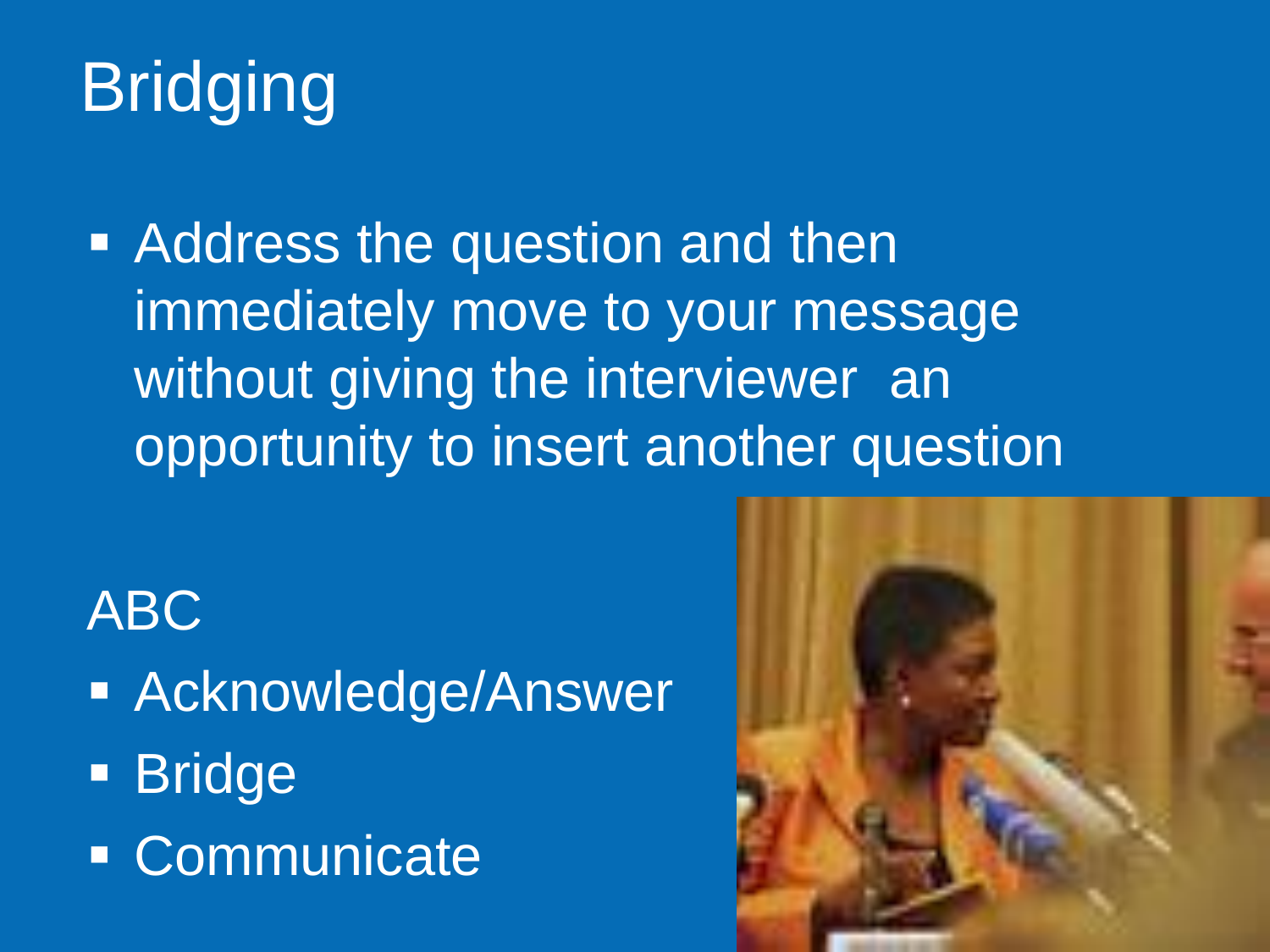## Speaking to the media

#### **Interview**

- **Stay on message**
- Be accurate & brief
- **Don't antagonize journalists**
- **Use simple language**
- **Be visual**
- **Avoid internal jargon**

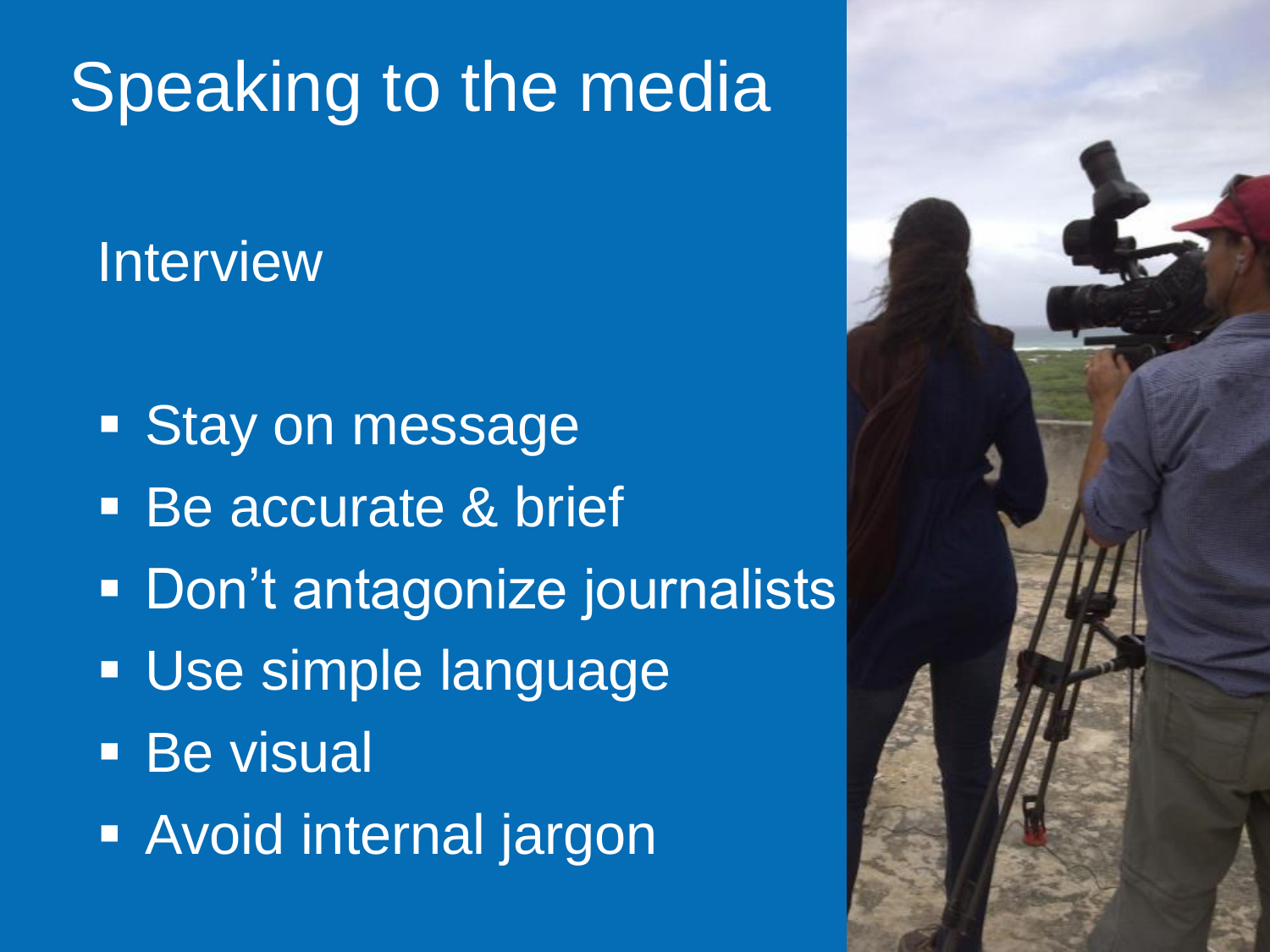## To do or not to do ?

 What do you want to achieve? **Nhat are you risking? The story will be done** • Risk not getting the story told your way **Understand the journalist's** motivation

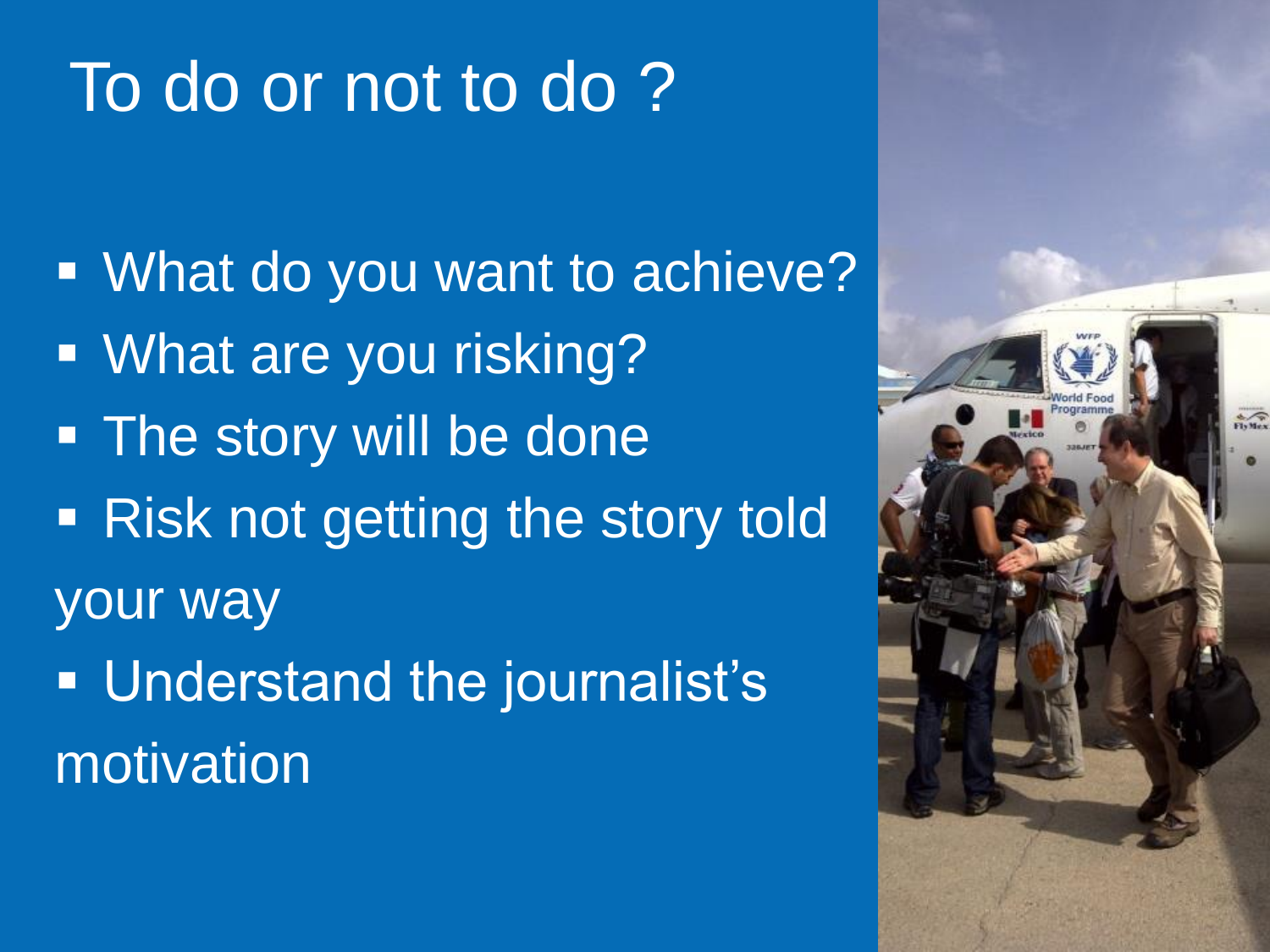## Presentation during the interview

- Body language
- Language; NO JARGON!
- Appearance; hair and clothing.
- Eye-line
- Voice

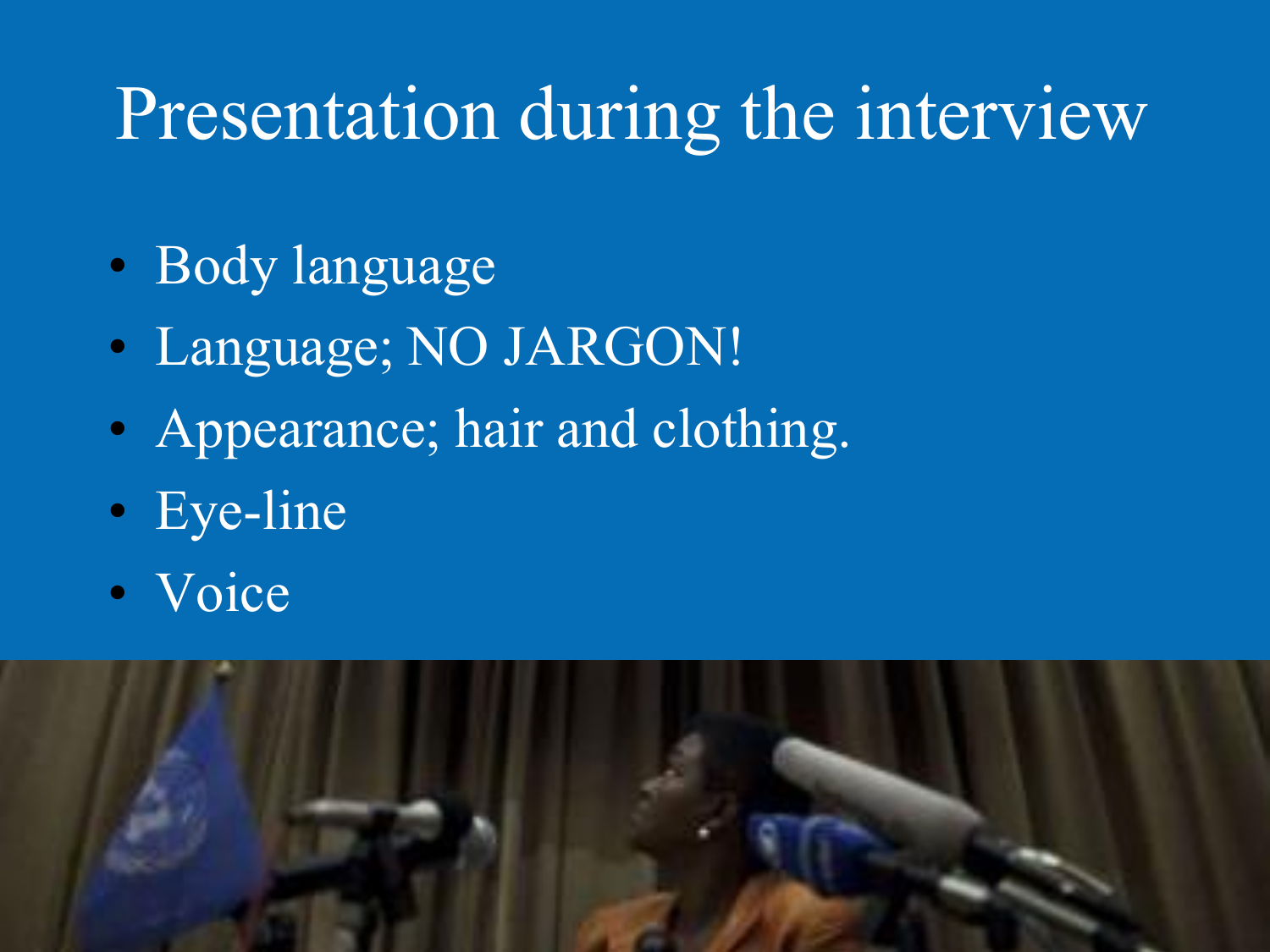## What to do

- Confirm what you can discuss and agree to first question
- Check your appearance. No glasses if possible, no stripes or complex patterns, remove badges/ID lanyards etc
- Switch off your phone
- Check background shot
- RELAX! We do not bite.
- Be truthful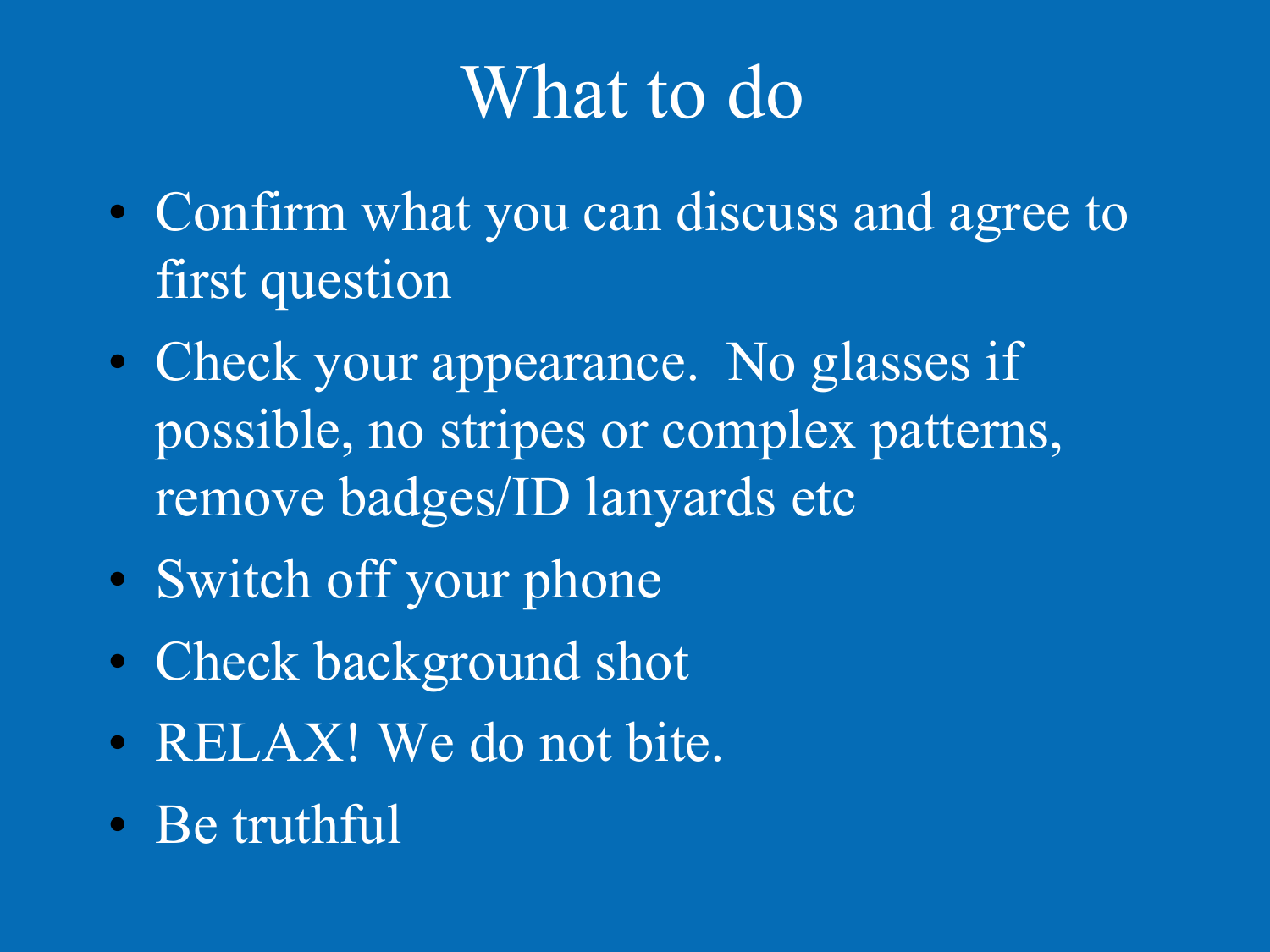## What not to do

- Speak in jargon!!!!! Blacklisted words likecapacity building, stakeholders,
- Blame people, speculate or wander off topic
- Talk off the record on camera
- Misinform
- Move excessively or fidget. Also don't sit uncomfortably still
- Wear sunglasses or glasses if you can help it
- Speak normally.. Not like a jackhammer or like you are reading to a child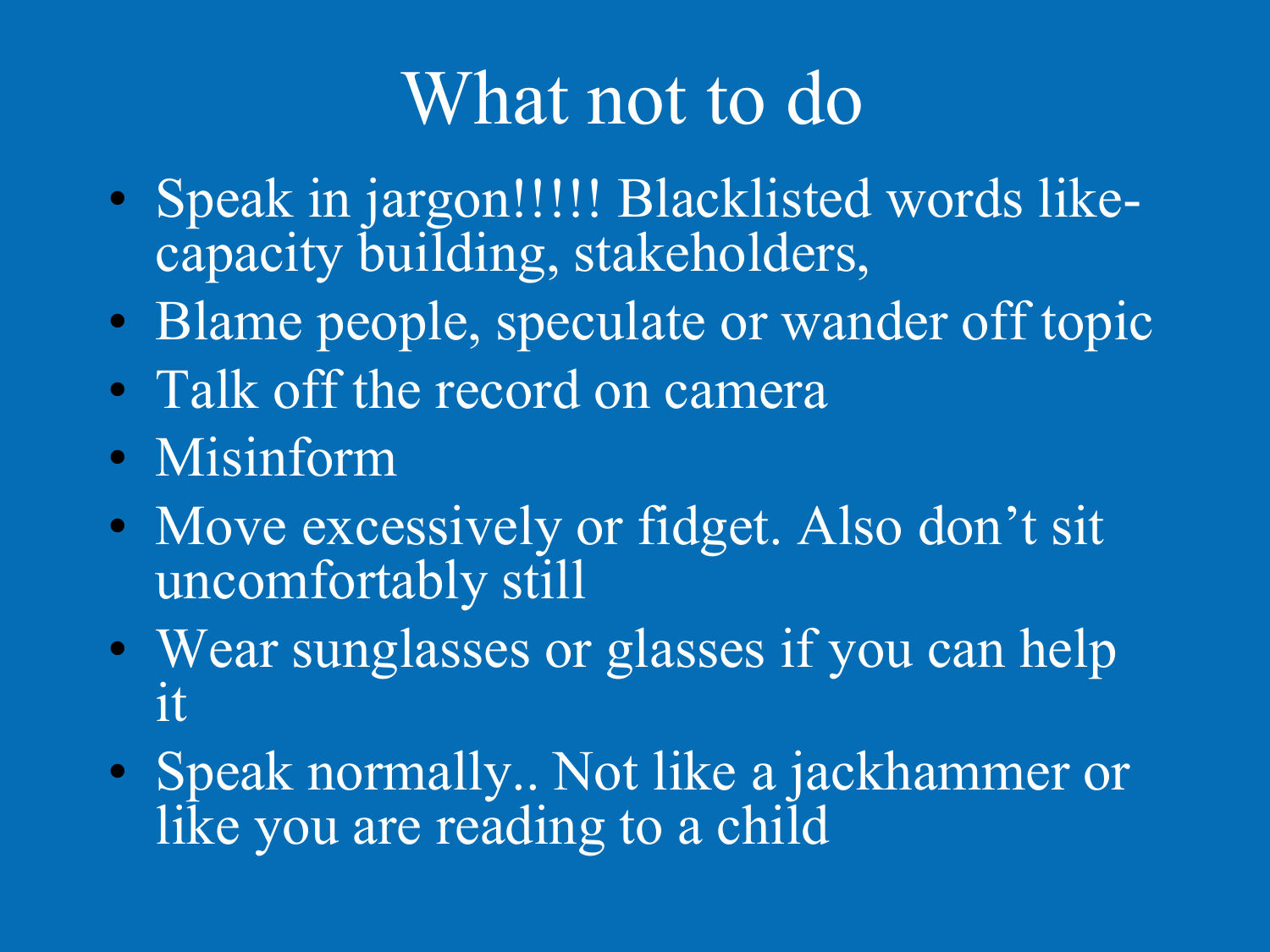## Do not be afraid to…

- Ask to stop and start in pre-recorded interviews
- Take time to think about the question
- Ask the interviewer to repeat the question
- Ask the interviewer if they would like you to sum that up again
- Say that you don't know something and offer to provide follow up information
- SMILE!